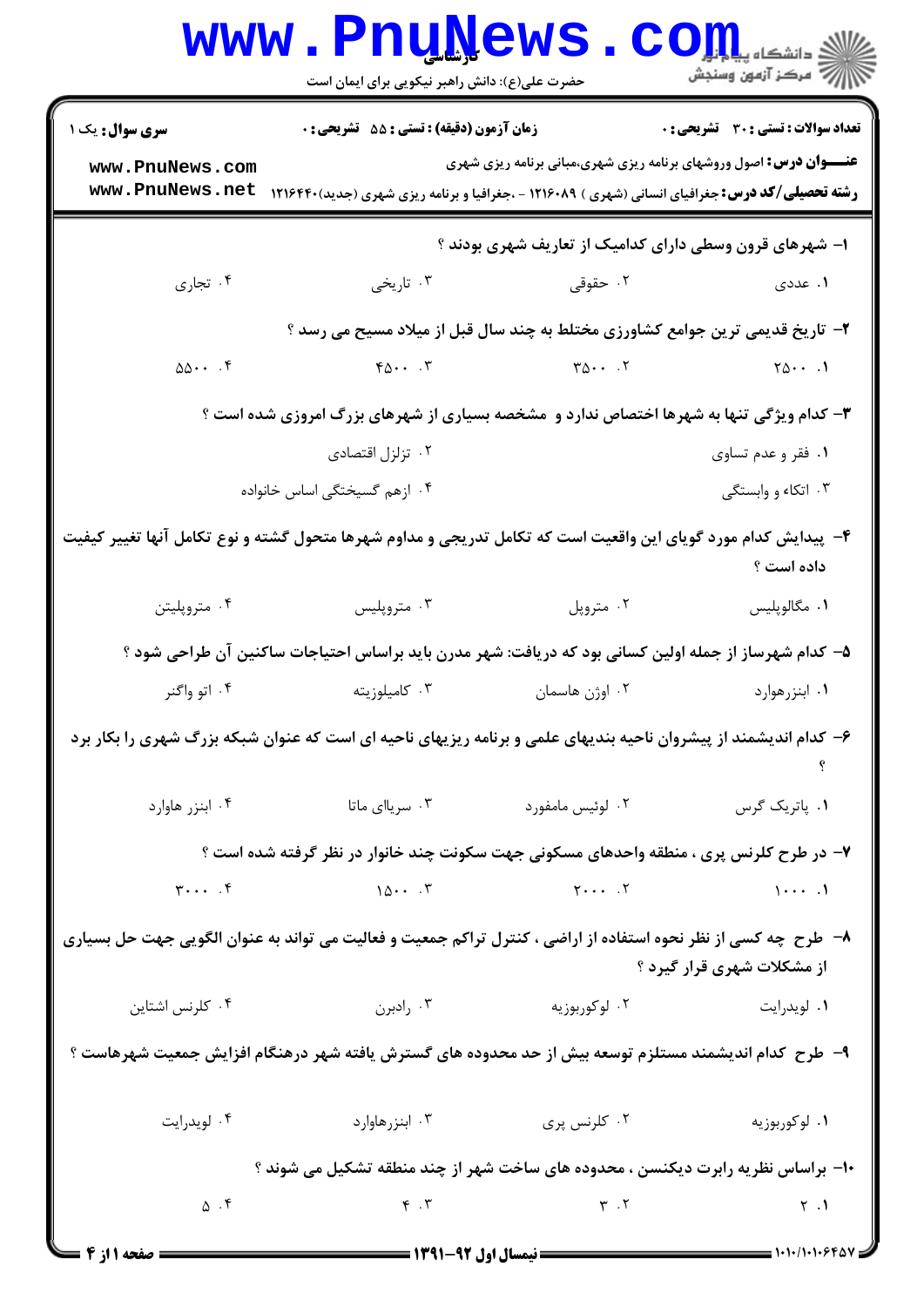| <b>سری سوال : ۱ یک</b>             | زمان آزمون (دقیقه) : تستی : 55 آتشریحی : 0                                                             |                                                                                  | تعداد سوالات : تستي : 30 ٪ تشريحي : 0                |
|------------------------------------|--------------------------------------------------------------------------------------------------------|----------------------------------------------------------------------------------|------------------------------------------------------|
| www.PnuNews.com<br>www.PnuNews.net | <b>رشته تحصیلی/کد درس:</b> جغرافیای انسانی (شهری ) ۱۲۱۶۰۸۹ - ،جغرافیا و برنامه ریزی شهری (جدید)۱۲۱۶۴۴۰ | <b>عنـــوان درس:</b> اصول وروشهای برنامه ریزی شهری،مبانی برنامه ریزی شهری        |                                                      |
|                                    |                                                                                                        | 1۱– در کدام سیستم برخی شهرها وظایف جدیدی را پذیرفته و سریعتر به توسعه می رسند ؟  |                                                      |
| ۰۴ ستاره ای                        | ۰۳ خطی                                                                                                 | ۰۲ چندهسته ای                                                                    | ۰۱ قطاعی                                             |
|                                    |                                                                                                        |                                                                                  | <b>۱۲</b> - مدل ستاره ای مناسب برای چه شهرهایی است ؟ |
|                                    | ۰۲ متوسط تا بزرگ                                                                                       |                                                                                  | ۰۱ متوسط                                             |
|                                    | ۰۴ کوچک                                                                                                |                                                                                  | ۰۳ شهرهای بزرگ و کلان شهرها                          |
|                                    |                                                                                                        | ۱۳- کدام گزینه از معایب کلی طرح شهر اقماری می باشد ؟                             |                                                      |
|                                    | ۲. لزوم ایجاد شبکه راههای اصلی                                                                         |                                                                                  | ٠١. ضعف قابليت اجرايي                                |
|                                    | ۰۴ محدوديت ابعاد منطقه                                                                                 |                                                                                  | ٠٣ كاهش استقرارجمعيت اطراف                           |
|                                    |                                                                                                        | ۱۴- طرح شهر جاده ای توسط «چاملس» در کدام کشور مطرح شد ؟                          |                                                      |
| ۰۴ لهستان                          | ۰۳ اسپانیا                                                                                             | ۰۲ فرانسه                                                                        | ۱. آمریکا                                            |
|                                    |                                                                                                        | ۱۵– از کدام طرح شهری در دوران باستان در کشورهایی مثل چین و ژاپن استفاده می شد؟   |                                                      |
| ۰۴ فرم گسترده                      | ۰۳ مدل کهکشانی                                                                                         | ۰۲ مدل شطرنجي                                                                    | ۰۱ فرم حلقه ای                                       |
|                                    |                                                                                                        | ۱۶- برنامه ریزی در زمینه ارتقاء سطح تولید گندم کدامیک از انواع برنامه ریزی است ؟ |                                                      |
| ۰۴ ملی                             | ۰۳ خرد                                                                                                 | ۰۲ کلی                                                                           | ۰۱ بخشی                                              |
|                                    |                                                                                                        | ۱۷- تئوری سیستم شهرها توسط چه کسی مطرح شد ؟                                      |                                                      |
| ۰۴ والتر کریستالر                  | ۰۳ فرانسوايرو                                                                                          | ۰۲ اگوست لوش                                                                     | ٠١ برايان بري                                        |
|                                    |                                                                                                        | 18– فعالیت آماده سازی زمین شامل کدام دسته از مراحل ذیل می باشد ؟                 |                                                      |
|                                    |                                                                                                        | ٠١ بازشناسي ،تثبيت برنامه ها،تعيين اولويت ها و اجرا                              |                                                      |
|                                    |                                                                                                        |                                                                                  | ۰۲ مکان یابی، تهیه طرح، اجرا و واگذاری               |
|                                    |                                                                                                        | ۰۳ بررسی منطقه ، تعیین اولویتها ، تجزیه و تحلیل و اجرا                           |                                                      |
|                                    |                                                                                                        | ۰۴ شناسایی و تشخیص، تصمیم گیری، کنترل پیشرفت کار و واگذاری                       |                                                      |
|                                    | ۱۹- تأثیر نقشهای مختلف شهر بر شبکه بندی معابر در زمره کدام دسته از مطالعات شهری قرار می گیرد ؟         |                                                                                  |                                                      |
| ۰۴ منطقهای                         | ۰۳ اجتماعی                                                                                             | ۰۲ جغرافیایی                                                                     | ۰۱ تاریخی                                            |

1.1.1.1.944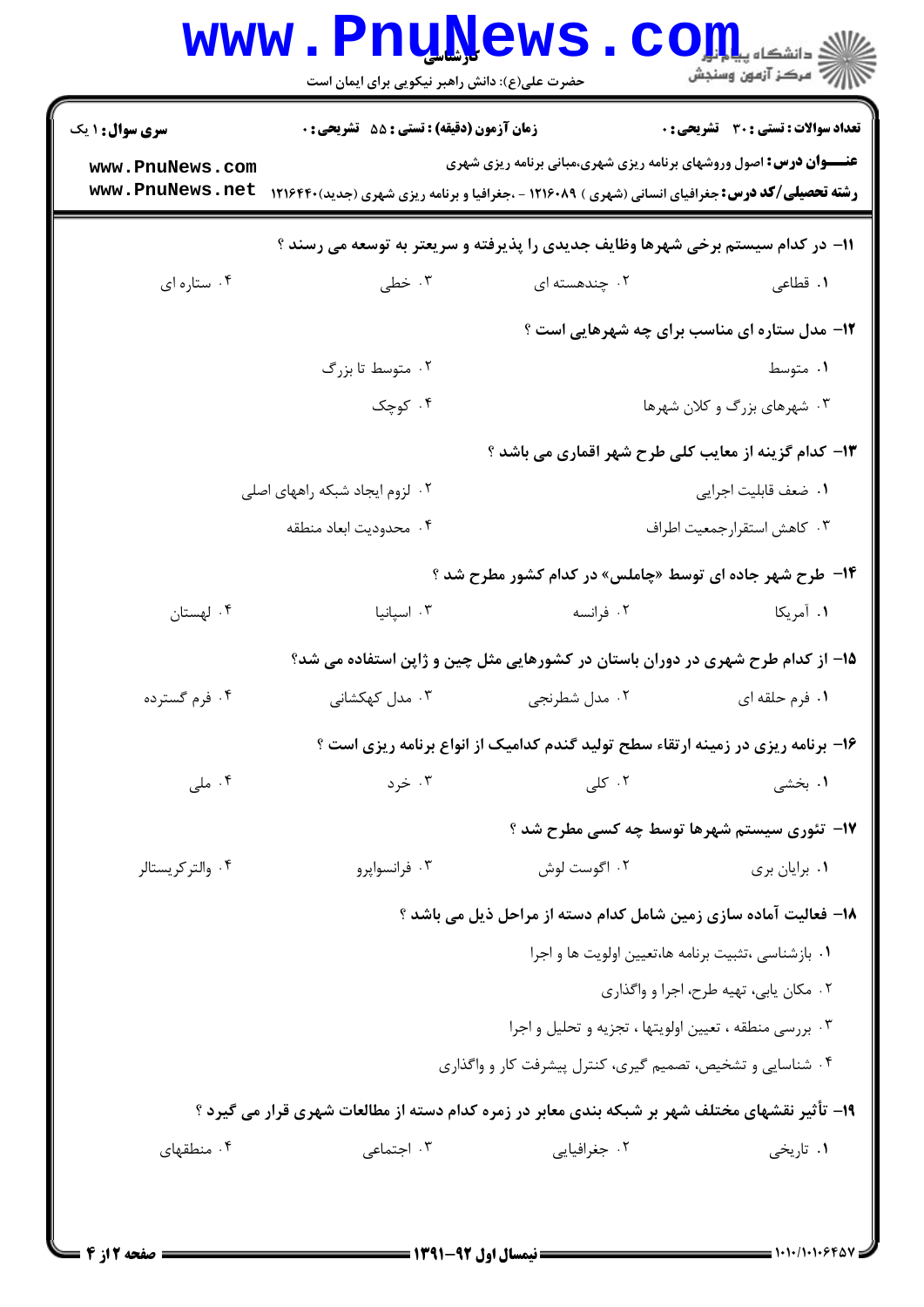|                                                                                                            | <b>www.rnuwews</b><br>حضرت علی(ع): دانش راهبر نیکویی برای ایمان است                                              |                                                                            | $\mathbf{C}\mathbf{O}$ $\mathbf{L}\mathbf{L}$ $\mathbf{L}$<br>أأزأته مركز آزمون وسنجش |  |  |
|------------------------------------------------------------------------------------------------------------|------------------------------------------------------------------------------------------------------------------|----------------------------------------------------------------------------|---------------------------------------------------------------------------------------|--|--|
| <b>سری سوال : ۱ یک</b>                                                                                     | <b>زمان آزمون (دقیقه) : تستی : 55 تشریحی : 0</b>                                                                 |                                                                            | تعداد سوالات : تستي : 30 - تشريحي : 0                                                 |  |  |
| www.PnuNews.com<br>www.PnuNews.net                                                                         | <b>رشته تحصیلی/کد درس:</b> جغرافیای انسانی (شهری ) ۱۲۱۶۰۸۹ - ،جغرافیا و برنامه ریزی شهری (جدید)۱۲۱۶۴۴۰           | <b>عنـــوان درس:</b> اصول وروشهای برنامه ریزی شهری،مبانی برنامه ریزی شهری  |                                                                                       |  |  |
|                                                                                                            |                                                                                                                  | ۲۰− نقشه قدمت ساختمان ها در کدام زمینه مطالعات وضع موجود شهر بکار می آید ؟ |                                                                                       |  |  |
| ۰۴ فیزیکی                                                                                                  | ۰۳ تأسیسات شهری                                                                                                  | ۰۲ تاریخی                                                                  | ۰۱ منطقه ای                                                                           |  |  |
|                                                                                                            | <b>۲۱</b> - کدامیک از روشهای تجزیه و تحلیل و پیش بینی های اقتصادی بیشتر مورد استفاده برنامه ریزان واقع شده است ؟ |                                                                            |                                                                                       |  |  |
|                                                                                                            | ۰۲ پایه ای اقتصاد                                                                                                |                                                                            | ۰۱ پیش بینی و بهره دهی                                                                |  |  |
|                                                                                                            | ۰۴ مقایسه ای نسبی و تطبیقی                                                                                       |                                                                            | ۰۳ داده ها و گرفته ها                                                                 |  |  |
|                                                                                                            |                                                                                                                  | ۲۲- تعیین استانداردها و سرانه های شهری برای هر شهر مستلزم کدام ویژگی است ؟ |                                                                                       |  |  |
| ۰۴ موقعیت محلی                                                                                             | ۰۳ امکانات توسعه شهر                                                                                             | ۰۲ میزان رشد جمعیت                                                         | ٠١ نيازهاى جمعيت                                                                      |  |  |
|                                                                                                            | ۲۳– متوسط استاندارد انواع واحدهای تجاری شهر به نسبت هر ساکن شهری حدوداً چند متر مربع درنظر گرفته شده است ؟       |                                                                            |                                                                                       |  |  |
|                                                                                                            | $\begin{array}{ccc} \gamma & \gamma & \gamma \end{array}$ (1) $\gamma$ . T                                       |                                                                            |                                                                                       |  |  |
|                                                                                                            | ۲۴– براساس یک ضابطه کلی و عمومی در مقابل چه تعداد از جمعیت شهر باید یک ایستگاه آتش نشانی وجود داشته باشد ؟       |                                                                            |                                                                                       |  |  |
| 10                                                                                                         | $\mathcal{L}$ . The state $\mathcal{L}$                                                                          |                                                                            | $\cdots$ .                                                                            |  |  |
|                                                                                                            |                                                                                                                  | ۲۵- ساده ترین دلیل جدایی شبکه های تجهیزات شهری کدام عامل می باشد ؟         |                                                                                       |  |  |
|                                                                                                            | ۰۲ عدم همزمانی نصب شبکه ها                                                                                       | ۰۱ عدم هماهنگی برنامه ها                                                   |                                                                                       |  |  |
|                                                                                                            | ۰۴ نداشتن مرحله بندی های زمانی                                                                                   |                                                                            | ۰۳ تکرار مکررات قابل اجتناب                                                           |  |  |
|                                                                                                            | ۲۶- کدام عامل به عنوان موجد تعادل ً در برنامه ریزی های شهری و منطقه ای می بایست مورد توجه خاص واقع شود ؟         |                                                                            |                                                                                       |  |  |
| ۰۴ درجه حرارت                                                                                              | ۰۳ تابش آفتاب                                                                                                    | ۰۲ رطوبت                                                                   | ۰۱. باد                                                                               |  |  |
| ۲۷– امروزه کدام مسئله راجع به مسکن در سطح جهانی مطرح است و دستگاههای مسئول را به چاره اندیشی واداشته است ؟ |                                                                                                                  |                                                                            |                                                                                       |  |  |
|                                                                                                            | ۰۲ عدم توجه به کیفیت در ساخت وسازها                                                                              | ۰۱ فقدان استانداردهای جهانی                                                |                                                                                       |  |  |
|                                                                                                            | ۰۴ کمبود واحدهای مسکونی                                                                                          | ۰۳ عدم ارتباط مساكن شهري                                                   |                                                                                       |  |  |
|                                                                                                            | ۲۸– در کدام مورد زیر کلیه مفاهیم مسکن از دیدگاههای مختلف مورد بررسی قرار می گیرد ؟                               |                                                                            |                                                                                       |  |  |
|                                                                                                            | ۰۲ نائل شدن به مفهوم یک اجتماع در حال تعادل                                                                      |                                                                            | ۰۱ حداکثربازده اقتصادی                                                                |  |  |
|                                                                                                            | ۰۴ مطابقت برنامه های استفاده از زمین                                                                             |                                                                            | ۰۳ پیش بینی و بررسی تیپ های مختلف مسکن                                                |  |  |
|                                                                                                            |                                                                                                                  |                                                                            |                                                                                       |  |  |